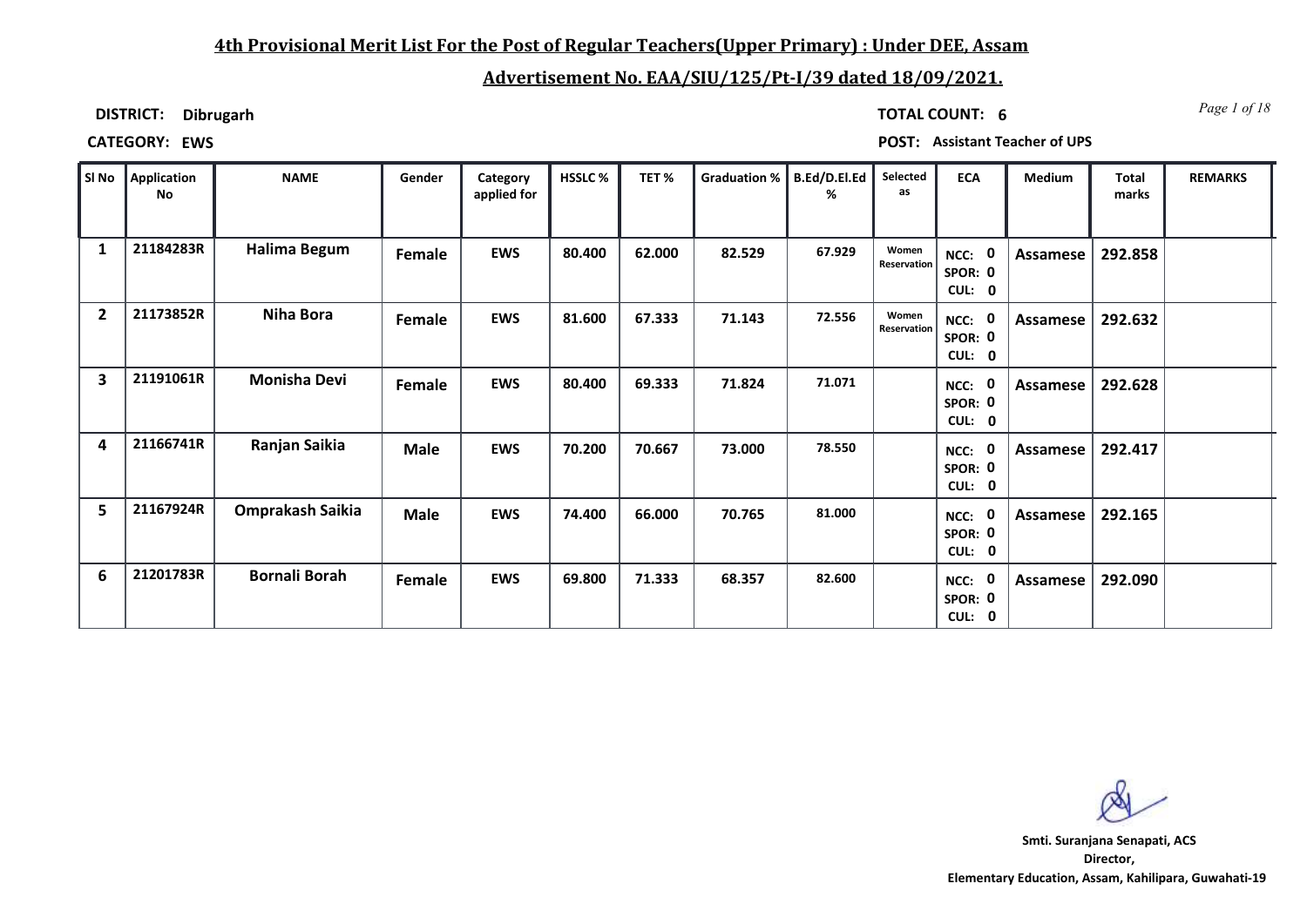| l SI No        | Application<br>No | <b>NAME</b>           | Gender      | Category<br>applied for | HSSLC% | TET%   | <b>Graduation %</b> | B.Ed/D.El.Ed<br>℅ | Selected<br>as       | <b>ECA</b>                       | <b>Medium</b>   | <b>Total</b><br>marks | <b>REMARKS</b>         |
|----------------|-------------------|-----------------------|-------------|-------------------------|--------|--------|---------------------|-------------------|----------------------|----------------------------------|-----------------|-----------------------|------------------------|
| 1              | 21101439          | <b>Tribeni Borah</b>  | Female      | OBC/MOBC<br>PwD         | 50.000 | 62.667 | 63.333              | 59.333            | Women<br>Reservation | 0<br>NCC:<br>SPOR: 0<br>CUL: 0   | <b>Assamese</b> | 235.333               | <b>PwD</b><br>Withheld |
| $\overline{2}$ | 21189270R         | <b>Chandra Chutia</b> | <b>Male</b> | OBC/MOBC<br>PwD         | 53.800 | 55.333 | 59.000              | 66.111            |                      | - 0<br>NCC:<br>SPOR: 0<br>CUL: 0 | <b>Assamese</b> | 234.244               | PwD<br>Withheld        |
| 3              | 21205980R         | <b>Krishna Das</b>    | <b>Male</b> | <b>SC</b><br>PwD        | 46.000 | 58.667 | 47.429              | 71.000            |                      | 0<br>NCC:<br>SPOR: 0<br>CUL: 0   | Assamese        | 223.095               | <b>PwD</b><br>Withheld |
| 4              | 21202240R         | <b>Mitali Gogoi</b>   | Female      | OBC/MOBC<br>PwD         | 47.400 | 61.333 | 41.778              | 72.500            | Women<br>Reservation | 0<br>NCC:<br>SPOR: 0<br>CUL: 0   | <b>Assamese</b> | 223.011               | PwD<br>Withheld        |
| 5              | 21184542R         | Nikhil Rabha          | <b>Male</b> | <b>STP</b><br>PwD       | 47.600 | 56.000 | 44.000              | 74.000            |                      | 0<br>NCC:<br>SPOR: 0<br>CUL: 0   | Assamese        | 221.600               | PwD<br>Withheld        |
| 6              | 21160730          | <b>Hitesh Mudiar</b>  | <b>Male</b> | <b>UR</b><br>PwD        | 59.400 | 57.333 | 34.833              | 65.543            |                      | 0<br>NCC:<br>SPOR: 0<br>CUL: 0   | Assamese        | 217.110               | <b>PwD</b><br>Withheld |
| 7              | 21189809R         | Md Jahirul Islam Kazi | <b>Male</b> | <b>EWS</b><br>PwD       | 48.200 | 55.333 | 41.929              | 63.714            |                      | 0<br>NCC:<br>SPOR: 0<br>CUL: 0   | Assamese        | 209.176               | <b>PwD</b><br>Withheld |

**Director, Elementary Education, Assam, Kahilipara, Guwahati-19 Smti. Suranjana Senapati, ACS**

*Page 2 of 18* **TOTAL COUNT: 7**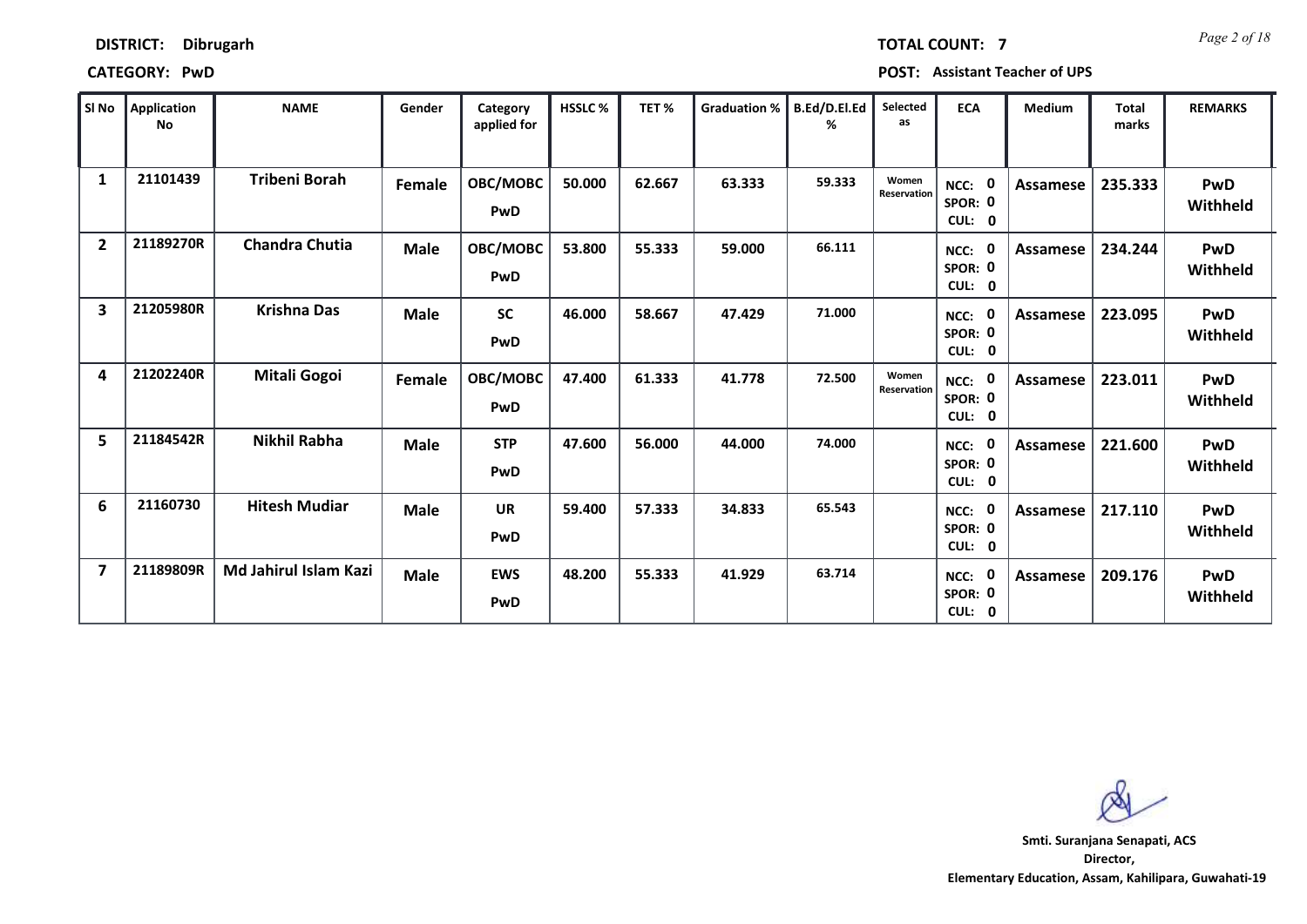*Page 3 of 18* **TOTAL COUNT: 8**

**CATEGORY: SC POST: Assistant Teacher of UPS**

| SI No          | Application<br>No | <b>NAME</b>                     | Gender      | Category<br>applied for | HSSLC % | TET%   | Graduation % | B.Ed/D.El.Ed<br>% | Selected<br>as       | <b>ECA</b>                  | <b>Medium</b>   | <b>Total</b><br>marks | <b>REMARKS</b> |
|----------------|-------------------|---------------------------------|-------------|-------------------------|---------|--------|--------------|-------------------|----------------------|-----------------------------|-----------------|-----------------------|----------------|
| $\mathbf{1}$   | 21106236          | Aparna Sarkar                   | Female      | <b>SC</b>               | 76.000  | 55.333 | 76.000       | 77.950            | Women<br>Reservation | NCC: 0<br>SPOR: 0<br>CUL: 0 | <b>Assamese</b> | 285.283               |                |
| $\overline{2}$ | 21184818R         | Sunita Sarkar                   | Female      | <b>SC</b>               | 76.800  | 57.333 | 72.214       | 76.500            | Women<br>Reservation | NCC: 0<br>SPOR: 0<br>CUL: 0 | <b>Assamese</b> | 282.848               |                |
| 3              | 21176703R         | <b>Aduri Biswas</b>             | Female      | <b>SC</b>               | 76.800  | 66.000 | 66.706       | 71.850            |                      | NCC: 0<br>SPOR: 0<br>CUL: 0 | <b>Assamese</b> | 281.356               |                |
| 4              | 21201803R         | <b>Palash Das</b>               | <b>Male</b> | <b>SC</b>               | 78.600  | 60.667 | 68.214       | 73.500            |                      | NCC: 0<br>SPOR: 0<br>CUL: 0 | Assamese        | 280.981               |                |
| 5              | 21199831R         | Prasanjit Chandra<br><b>Das</b> | <b>Male</b> | <b>SC</b>               | 68.600  | 66.000 | 74.176       | 71.700            |                      | NCC: 0<br>SPOR: 0<br>CUL: 0 | Assamese        | 280.476               |                |
| 6              | 21183180R         | <b>Pratap Das</b>               | <b>Male</b> | <b>SC</b>               | 67.000  | 70.000 | 68.125       | 75.111            |                      | NCC: 0<br>SPOR: 0<br>CUL: 0 | <b>Assamese</b> | 280.236               |                |
| $\overline{7}$ | 21169117R         | <b>Rimi Talukdar</b>            | Female      | <b>SC</b>               | 67.200  | 68.667 | 62.412       | 81.150            |                      | NCC: 0<br>SPOR: 0<br>CUL: 0 | Assamese        | 279.428               |                |
| 8              | 21194392R         | <b>Uttam Mandal</b>             | <b>Male</b> | <b>SC</b>               | 69.200  | 63.333 | 58.000       | 88.650            |                      | NCC: 0<br>SPOR: 0<br>CUL: 0 | Assamese        | 279.183               |                |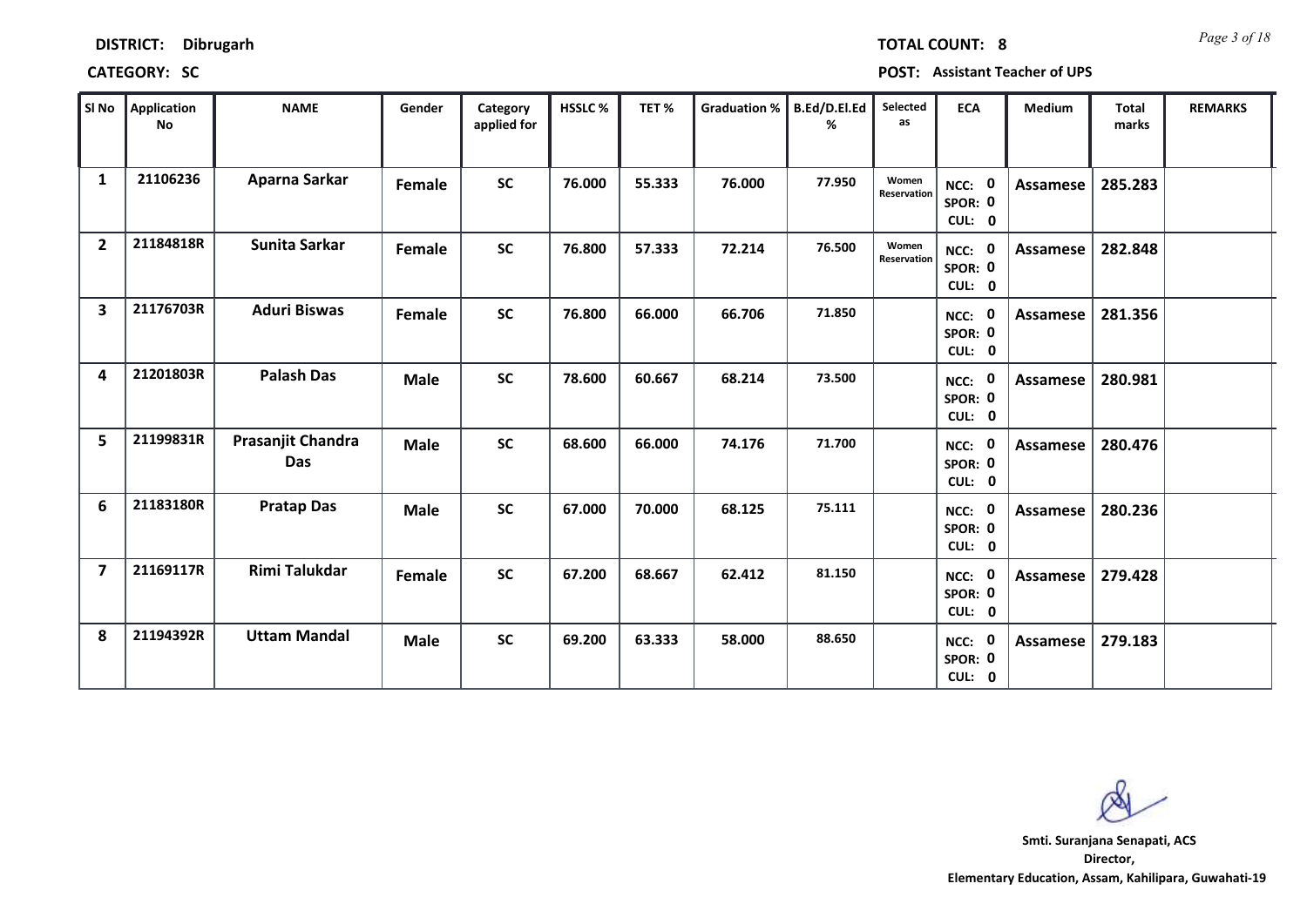*Page 4 of 18* **TOTAL COUNT: 2**

**DISTRICT: Dibrugarh**

**CATEGORY: STH POST: Assistant Teacher of UPS**

| ∥ SI No | Application<br><b>No</b> | <b>NAME</b>           | Gender | Category<br>applied for | HSSLC % | TET %  | Graduation %   B.Ed/D.El.Ed | %      | Selected<br>as              | <b>ECA</b>                  | Medium     | <b>Total</b><br>marks | <b>REMARKS</b> |
|---------|--------------------------|-----------------------|--------|-------------------------|---------|--------|-----------------------------|--------|-----------------------------|-----------------------------|------------|-----------------------|----------------|
|         | 21187621R                | Archana Shyam         | Female | <b>STH</b>              | 74.200  | 66.667 | 66.824                      | 70.429 | Women<br><b>Reservation</b> | NCC: 0<br>SPOR: 0<br>CUL: 0 | Assamese!  | 278.119               |                |
|         | 21179457R                | <b>E Mok Weingken</b> | Female | <b>STH</b>              | 53.600  | 57.333 | 45.333                      | 68.700 | Women<br><b>Reservation</b> | NCC: 0<br>SPOR: 0<br>CUL: 0 | Assamese l | 224.967               |                |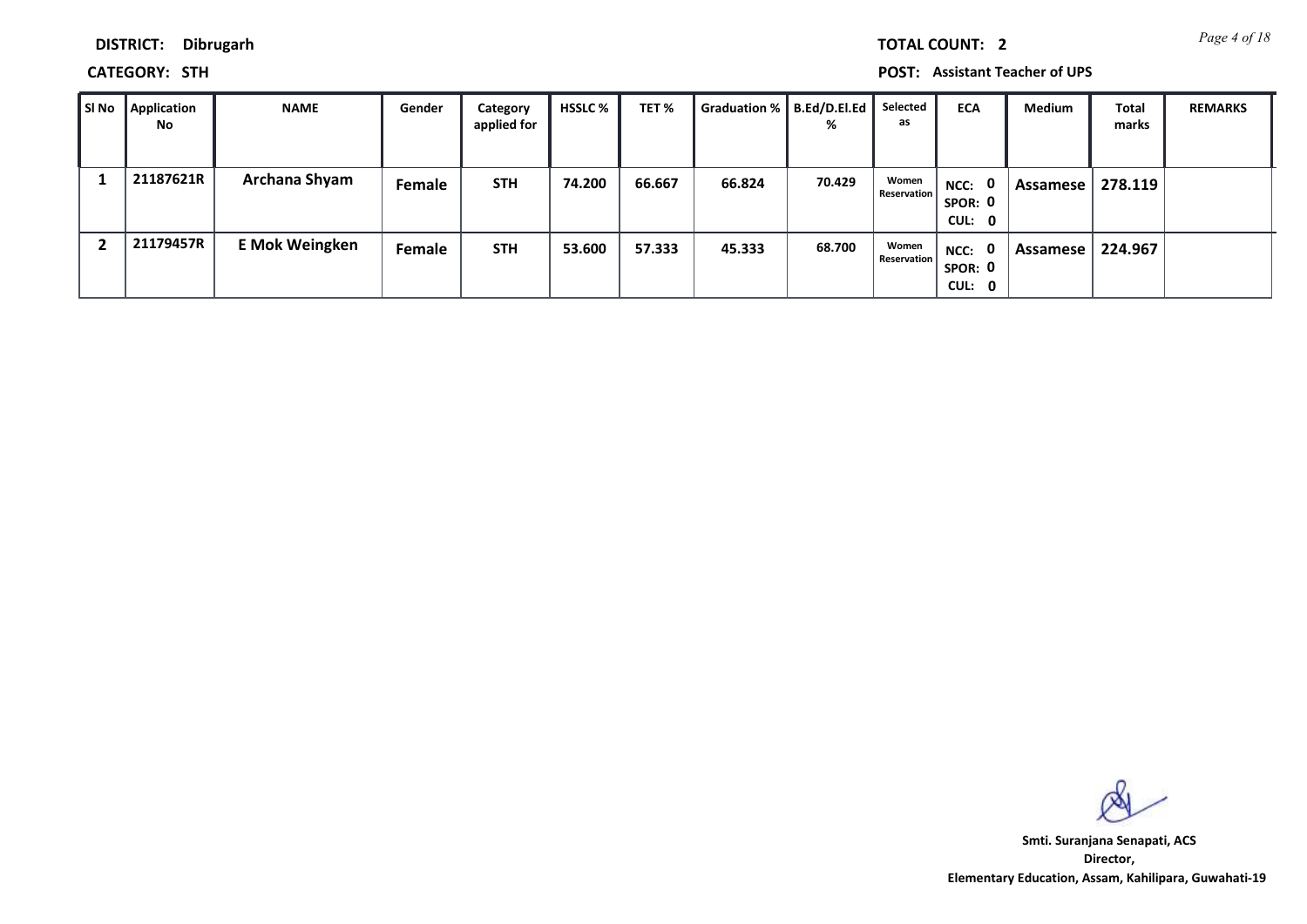| SI No          | Application<br><b>No</b> | <b>NAME</b>                | Gender      | Category<br>applied for | <b>HSSLC%</b> | TET%   | <b>Graduation %</b> | B.Ed/D.El.Ed<br>% | Selected<br>as       | <b>ECA</b>                               | <b>Medium</b> | <b>Total</b><br>marks | <b>REMARKS</b> |
|----------------|--------------------------|----------------------------|-------------|-------------------------|---------------|--------|---------------------|-------------------|----------------------|------------------------------------------|---------------|-----------------------|----------------|
| 1              | 21179594R                | Parismita Borah<br>Sonowal | Female      | <b>STP</b>              | 74.400        | 66.000 | 67.286              | 76.500            | Women<br>Reservation | $\mathbf 0$<br>NCC:<br>SPOR: 0<br>CUL: 0 | Assamese      | 284.186               |                |
| $\overline{2}$ | 21169374R                | <b>Barji Pegu</b>          | Female      | <b>STP</b>              | 68.000        | 68.667 | 71.857              | 75.400            | Women<br>Reservation | NCC: 0<br>SPOR: 0<br>CUL: 0              | Assamese      | 283.924               |                |
| 3              | 21183116R                | Gunjan Saikia              | <b>Male</b> | <b>STP</b>              | 72.600        | 60.667 | 71.857              | 78.400            |                      | NCC: 0<br>SPOR: 0<br>CUL:<br>$\mathbf 0$ | Assamese      | 283.524               |                |
| 4              | 21181244R                | Jhorna Doley               | Female      | <b>STP</b>              | 70.875        | 65.333 | 70.136              | 75.500            |                      | $\mathbf 0$<br>NCC:<br>SPOR: 0<br>CUL: 0 | Assamese      | 281.845               | Withheld       |
| 5              | 21171779R                | Hirumoni Borah             | Female      | <b>STP</b>              | 73.400        | 64.667 | 68.214              | 74.850            |                      | $\mathbf 0$<br>NCC:<br>SPOR: 0<br>CUL: 0 | Assamese      | 281.131               |                |
| 6              | 21191234R                | <b>Monisha Borsaikia</b>   | Female      | <b>STP</b>              | 80.800        | 55.333 | 70.500              | 74.286            |                      | $\mathbf 0$<br>NCC:<br>SPOR: 0<br>CUL: 0 | Assamese      | 280.919               |                |
| $\overline{7}$ | 21169050R                | <b>Pranjal Sanong</b>      | <b>Male</b> | <b>STP</b>              | 63.000        | 72.667 | 71.357              | 70.800            |                      | $\mathbf 0$<br>NCC:<br>SPOR: 0<br>CUL: 0 | Assamese      | 277.824               |                |

**Director, Elementary Education, Assam, Kahilipara, Guwahati-19 Smti. Suranjana Senapati, ACS**

*Page 5 of 18* **TOTAL COUNT: 7**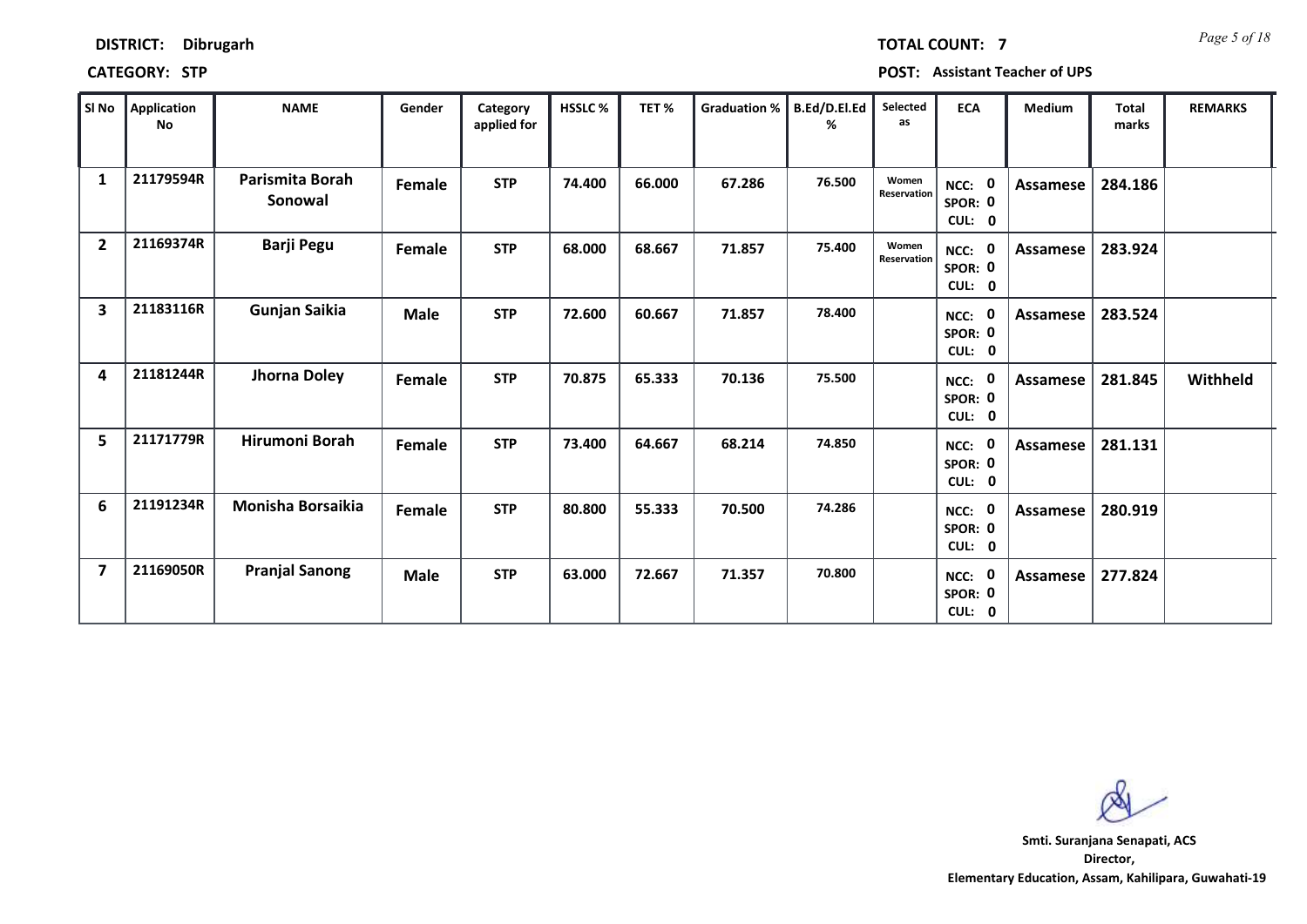| SI No          | <b>Application</b><br>No | <b>NAME</b>                 | Gender      | Category<br>applied for | <b>HSSLC%</b> | TET%   | <b>Graduation %</b> | B.Ed/D.El.Ed<br>% | Selected<br>as       | <b>ECA</b>                               | <b>Medium</b>   | <b>Total</b><br>marks | <b>REMARKS</b> |
|----------------|--------------------------|-----------------------------|-------------|-------------------------|---------------|--------|---------------------|-------------------|----------------------|------------------------------------------|-----------------|-----------------------|----------------|
| 1              | 21194106R                | Prakriti Sharma             | Female      | <b>UR</b>               | 79.800        | 76.667 | 80.353              | 80.500            | Women<br>Reservation | NCC: 0<br>SPOR: 0<br>CUL: 0              | <b>Assamese</b> | 317.320               |                |
| $\overline{2}$ | 21178284R                | <b>Sunita Paul</b>          | Female      | OBC/MOBC                | 83.200        | 72.667 | 78.000              | 72.500            | Women<br>Reservation | NCC: 0<br>SPOR: 0<br>CUL: 0              | <b>Assamese</b> | 306.367               |                |
| 3              | 21107701                 | <b>Bondita Boruah</b>       | Female      | OBC/MOBC                | 87.000        | 61.333 | 82.143              | 75.333            | Women<br>Reservation | NCC: 0<br>SPOR: 0<br>CUL: 0              | Assamese        | 305.810               | Withheld       |
| 4              | 21179258R                | <b>Bhaskar Jyoti Langi</b>  | <b>Male</b> | OBC/MOBC                | 86.000        | 64.000 | 77.778              | 77.929            |                      | $\mathbf 0$<br>NCC:<br>SPOR: 0<br>CUL: 0 | <b>Assamese</b> | 305.706               |                |
| 5              | 21115441                 | Upasana Deka                | Female      | <b>UR</b>               | 92.800        | 61.333 | 74.647              | 75.214            | Women<br>Reservation | NCC: 0<br>SPOR: 0<br>CUL: 0              | Assamese        | 303.995               |                |
| 6              | 21189321R                | Sinumoni Borpatra<br>Gohain | Female      | OBC/MOBC                | 83.000        | 64.000 | 77.786              | 78.650            | Women<br>Reservation | NCC: 0<br>SPOR: 0<br>CUL: 0              | Assamese        | 303.436               |                |
| 7              | 21183247R                | Pallabi Saikia              | Female      | OBC/MOBC                | 78.000        | 69.333 | 73.857              | 81.556            | Women<br>Reservation | NCC: 0<br>SPOR: 0<br>CUL: 0              | Assamese        | 302.746               |                |
| 8              | 21179664R                | Priyanka Konwar             | Female      | OBC/MOBC                | 81.000        | 74.667 | 72.500              | 74.333            | Women<br>Reservation | NCC: 0<br>SPOR: 0<br>CUL: 0              | Assamese        | 302.500               |                |
| 9              | 21115184                 | <b>Monikha Baruah</b>       | Female      | OBC/MOBC                | 87.800        | 66.000 | 69.786              | 77.950            | Women<br>Reservation | NCC: 0<br>SPOR: 0<br>CUL: 0              | Assamese        | 301.536               |                |

*Page 6 of 18* **TOTAL COUNT: 63**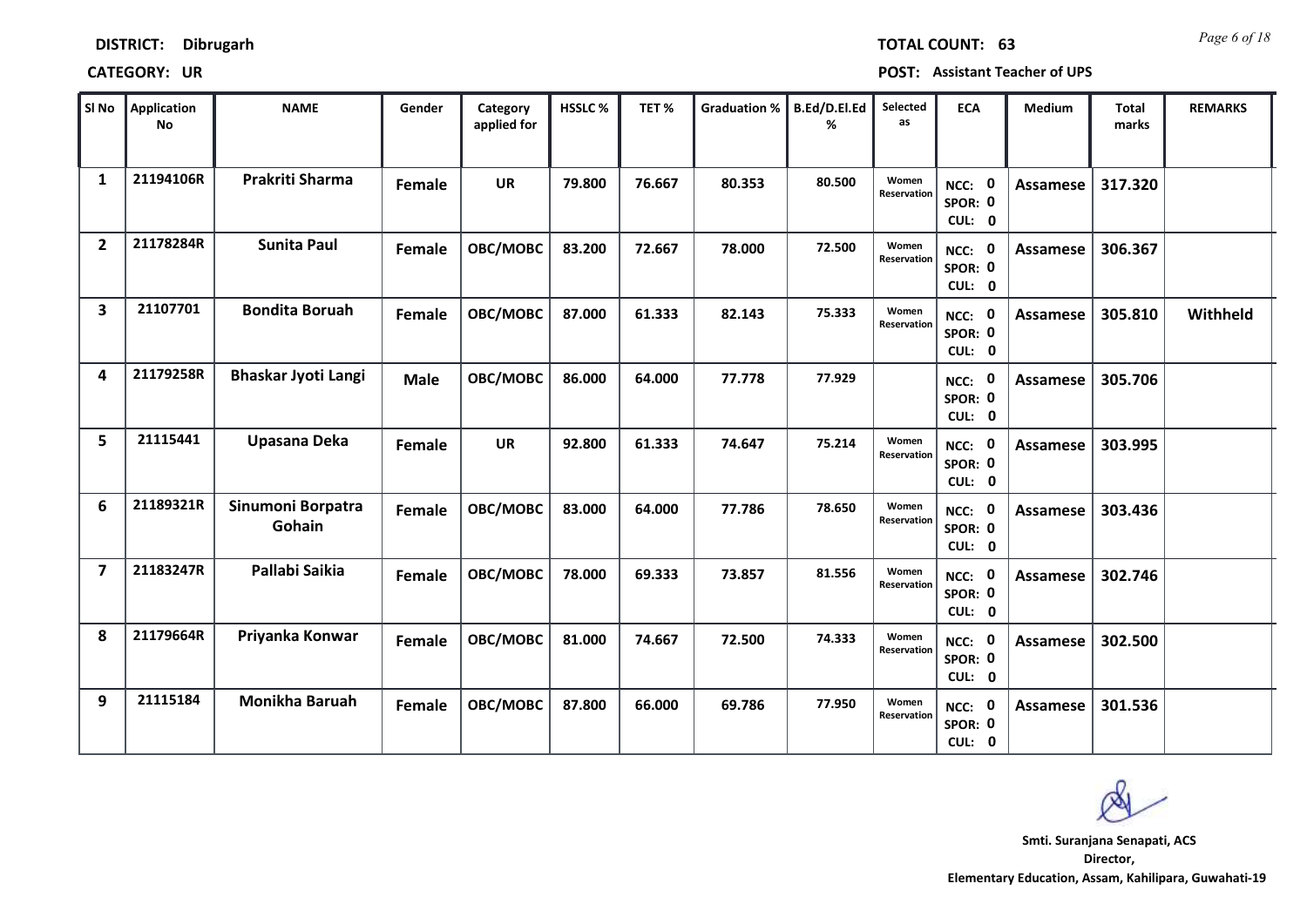| SI No | Application<br><b>No</b> | <b>NAME</b>             | Gender      | Category<br>applied for | <b>HSSLC%</b> | TET%   | <b>Graduation %</b> | B.Ed/D.El.Ed<br>% | Selected<br>as       | <b>ECA</b>                  | <b>Medium</b>   | <b>Total</b><br>marks | <b>REMARKS</b> |
|-------|--------------------------|-------------------------|-------------|-------------------------|---------------|--------|---------------------|-------------------|----------------------|-----------------------------|-----------------|-----------------------|----------------|
| 10    | 21185480R                | Shivajyoti Sarma        | Female      | <b>UR</b>               | 75.800        | 68.667 | 79.118              | 77.571            | Women<br>Reservation | NCC: 0<br>SPOR: 0<br>CUL: 0 | <b>Assamese</b> | 301.156               |                |
| 11    | 21195150R                | Rashmi Rekha<br>Sonowal | Female      | <b>STP</b>              | 90.600        | 66.000 | 72.286              | 72.250            | Women<br>Reservation | NCC: 0<br>SPOR: 0<br>CUL: 0 | Assamese        | 301.136               | Withheld       |
| 12    | 21171046R                | <b>Pranob Borah</b>     | <b>Male</b> | OBC/MOBC                | 87.800        | 69.333 | 66.643              | 76.929            |                      | NCC: 0<br>SPOR: 0<br>CUL: 0 | Assamese        | 300.705               |                |
| 13    | 21199116R                | Debasri Hazarika        | Female      | <b>UR</b>               | 77.000        | 71.333 | 79.286              | 72.286            | Women<br>Reservation | NCC: 0<br>SPOR: 0<br>CUL: 0 | Assamese        | 299.905               |                |
| 14    | 21170208R                | <b>Tultul Gogoi</b>     | Female      | OBC/MOBC                | 86.200        | 65.333 | 66.143              | 82.200            | Women<br>Reservation | NCC: 0<br>SPOR: 0<br>CUL: 0 | Assamese        | 299.876               |                |
| 15    | 21166074R                | Karishma Kakati         | Female      | <b>UR</b>               | 83.600        | 62.667 | 79.647              | 73.500            | Women<br>Reservation | NCC: 0<br>SPOR: 0<br>CUL: 0 | <b>Assamese</b> | 299.414               |                |
| 16    | 21110839                 | <b>Karabi Deka</b>      | Female      | <b>UR</b>               | 85.800        | 60.667 | 75.000              | 77.850            | Women<br>Reservation | NCC: 0<br>SPOR: 0<br>CUL: 0 | <b>Assamese</b> | 299.317               |                |
| 17    | 21198999R                | <b>Biju Roy</b>         | <b>Male</b> | <b>EWS</b>              | 67.400        | 72.667 | 84.118              | 75.100            |                      | NCC: 0<br>SPOR: 0<br>CUL: 0 | Assamese        | 299.284               |                |
| 18    | 21129795                 | <b>Suman Das</b>        | <b>Male</b> | SC                      | 87.800        | 63.333 | 73.900              | 73.900            |                      | NCC: 0<br>SPOR: 0<br>CUL: 0 | Assamese        | 298.933               | Withheld       |

*Page 7 of 18* **TOTAL COUNT: 63**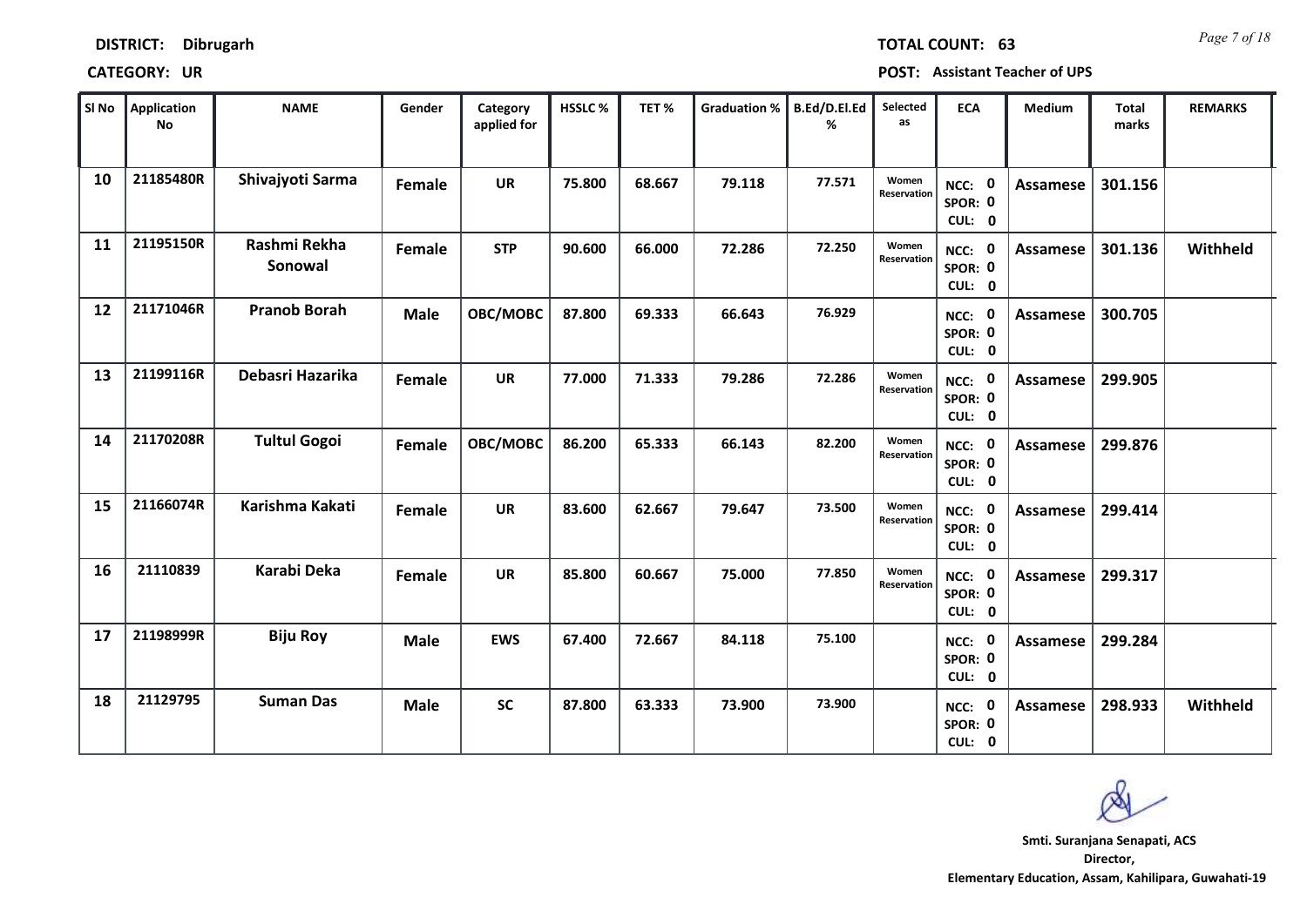| DISTRICT: | Dibrugarh |
|-----------|-----------|
|-----------|-----------|

| <b>DISINICI.</b> DIDIUXAIII |  | LUIAL CUUNI. DJ                       |
|-----------------------------|--|---------------------------------------|
| <b>CATEGORY: UR</b>         |  | <b>POST: Assistant Teacher of UPS</b> |

| $ $ SI No $ $ | <b>Application</b><br><b>No</b> | <b>NAME</b>                | Gender | Category<br>applied for | <b>HSSLC%</b> | TET%   | <b>Graduation %</b> | B.Ed/D.El.Ed<br>℅ | Selected<br>as       | <b>ECA</b>                               | <b>Medium</b>   | <b>Total</b><br>marks | <b>REMARKS</b> |
|---------------|---------------------------------|----------------------------|--------|-------------------------|---------------|--------|---------------------|-------------------|----------------------|------------------------------------------|-----------------|-----------------------|----------------|
| 19            | 21194209R                       | Jakulina Buragohain        | Female | OBC/MOBC                | 83.400        | 71.333 | 76.786              | 67.222            | Women<br>Reservation | $\mathbf 0$<br>NCC:<br>SPOR: 0<br>CUL: 0 | Assamese        | 298.741               |                |
| 20            | 21182709R                       | <b>Gouri Sonowal</b>       | Female | <b>STP</b>              | 84.200        | 68.667 | 73.571              | 72.222            | Women<br>Reservation | NCC: 0<br>SPOR: 0<br>CUL: 0              | Assamese        | 298.660               |                |
| 21            | 21176404R                       | Puspanjali Gohain          | Female | OBC/MOBC                | 78.400        | 67.333 | 74.143              | 78.650            | Women<br>Reservation | NCC: 0<br>SPOR: 0<br>CUL: 0              | Assamese        | 298.526               |                |
| 22            | 21191543R                       | <b>Dikshita Choudhury</b>  | Female | <b>UR</b>               | 82.000        | 66.667 | 73.353              | 76.214            | Women<br>Reservation | $\mathbf 0$<br>NCC:<br>SPOR: 0<br>CUL: 0 | Assamese        | 298.234               |                |
| 23            | 21204770R                       | Mousumi Deka               | Female | <b>EWS</b>              | 85.200        | 64.667 | 65.471              | 82.200            | Women<br>Reservation | NCC: 0<br>SPOR: 0<br>CUL: 0              | Assamese        | 297.537               |                |
| 24            | 21166359R                       | <b>Pallabi Chakravorty</b> | Female | <b>UR</b>               | 81.600        | 70.000 | 76.071              | 69.778            |                      | NCC: 0<br>SPOR: 0<br>CUL: 0              | Assamese        | 297.449               |                |
| 25            | 21190756R                       | Anamika Kalita             | Female | <b>UR</b>               | 88.200        | 64.667 | 67.294              | 76.714            |                      | NCC: 0<br>SPOR: 0<br>CUL: 0              | Assamese        | 296.875               |                |
| 26            | 21166400R                       | Pratyasri Baruah           | Female | <b>UR</b>               | 83.000        | 61.333 | 68.706              | 83.800            |                      | $\mathbf 0$<br>NCC:<br>SPOR: 0<br>CUL: 0 | <b>Assamese</b> | 296.839               |                |
| 27            | 21165567R                       | Pushpa Gogoi               | Female | OBC/MOBC                | 86.800        | 61.333 | 67.625              | 80.450            |                      | 0<br>NCC:<br>SPOR: 0<br>CUL: 0           | Assamese        | 296.208               |                |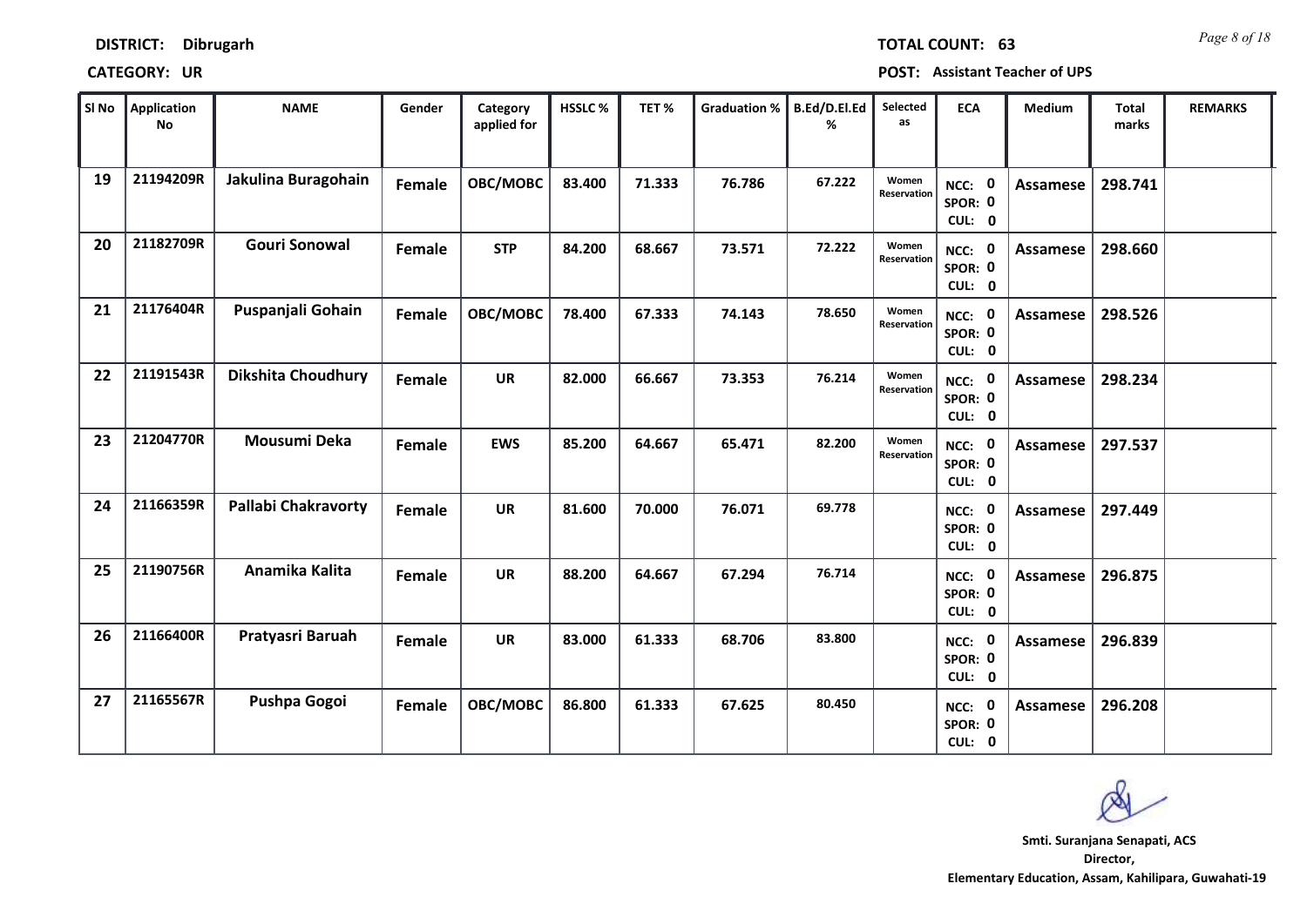| $\vert$ SI No $\vert$ | <b>Application</b><br><b>No</b> | <b>NAME</b>        | Gender | Category<br>applied for | HSSLC% | TET%   | Graduation % | B.Ed/D.El.Ed<br>℅ | Selected<br>as | <b>ECA</b>                               | Medium          | <b>Total</b><br>marks | <b>REMARKS</b> |
|-----------------------|---------------------------------|--------------------|--------|-------------------------|--------|--------|--------------|-------------------|----------------|------------------------------------------|-----------------|-----------------------|----------------|
| 28                    | 21202968R                       | Sanchita Sharma    | Female | <b>UR</b>               | 70.400 | 73.333 | 82.786       | 69.667            |                | $\mathbf 0$<br>NCC:<br>SPOR: 0<br>CUL: 0 | <b>Assamese</b> | 296.186               |                |
| 29                    | 21104910                        | Joyshree Borgohain | Female | OBC/MOBC                | 87.800 | 60.667 | 73.786       | 73.889            |                | NCC: 0<br>SPOR: 0<br>CUL: 0              | Assamese        | 296.141               |                |
| 30                    | 21194341R                       | Sanghamitra Medhi  | Female | <b>UR</b>               | 75.000 | 66.000 | 71.412       | 83.000            |                | NCC: 0<br>SPOR: 0<br>CUL: 0              | Assamese        | 295.412               |                |
| 31                    | 21182627R                       | Priyanka Dutta     | Female | OBC/MOBC                | 78.000 | 69.333 | 78.357       | 69.556            |                | $\mathbf 0$<br>NCC:<br>SPOR: 0<br>CUL: 0 | Assamese        | 295.246               |                |
| 32                    | 21180953R                       | Plabita Rajkhowa   | Female | OBC/MOBC                | 75.000 | 73.333 | 69.786       | 77.000            |                | NCC: 0<br>SPOR: 0<br>CUL: 0              | Assamese        | 295.119               |                |
| 33                    | 21171338R                       | Pooja Sarma        | Female | <b>UR</b>               | 85.000 | 68.000 | 68.118       | 73.857            |                | NCC: 0<br>SPOR: 0<br>CUL: 0              | Assamese        | 294.975               |                |
| 34                    | 21164997R                       | Sukanya Sinha      | Female | OBC/MOBC                | 71.000 | 74.000 | 81.929       | 67.889            |                | NCC: 0<br>SPOR: 0<br>CUL: 0              | Assamese        | 294.817               |                |
| 35                    | 21177006R                       | Krishnanu Saikia   | Female | OBC/MOBC                | 81.000 | 64.000 | 79.286       | 70.222            |                | <b>NCC: 0</b><br>SPOR: 0<br>CUL: 0       | Assamese        | 294.508               |                |
| 36                    | 21201984R                       | Parinita Bhuyan    | Female | <b>UR</b>               | 86.600 | 63.333 | 68.643       | 75.889            |                | $\mathbf 0$<br>NCC:<br>SPOR: 0<br>CUL: 0 | Assamese        | 294.465               |                |

**Director, Elementary Education, Assam, Kahilipara, Guwahati-19 Smti. Suranjana Senapati, ACS**

*Page 9 of 18* **TOTAL COUNT: 63**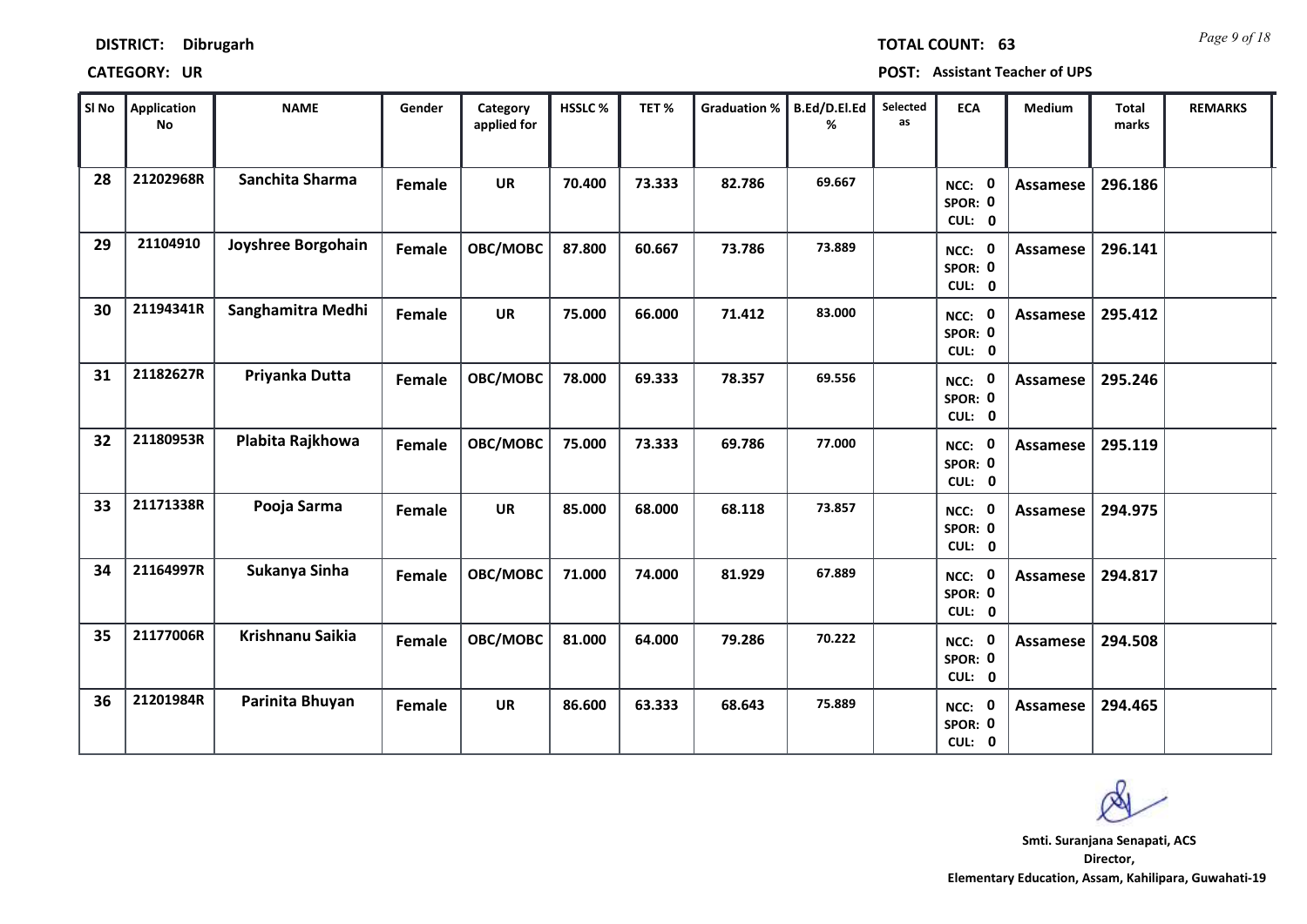| ∥ SI No | <b>Application</b><br><b>No</b> | <b>NAME</b>                     | Gender      | Category<br>applied for | HSSLC% | TET%   | <b>Graduation %</b> | B.Ed/D.El.Ed<br>% | Selected<br>as | <b>ECA</b>                               | <b>Medium</b>   | <b>Total</b><br>marks | <b>REMARKS</b> |
|---------|---------------------------------|---------------------------------|-------------|-------------------------|--------|--------|---------------------|-------------------|----------------|------------------------------------------|-----------------|-----------------------|----------------|
| 37      | 21185472R                       | Krishnarani Dutta               | Female      | OBC/MOBC                | 80.000 | 69.333 | 72.786              | 72.333            |                | $\mathbf 0$<br>NCC:<br>SPOR: 0<br>CUL: 0 | <b>Assamese</b> | 294.452               |                |
| 38      | 21189821R                       | Prerona Saikia                  | Female      | OBC/MOBC                | 77.400 | 63.333 | 74.500              | 79.200            |                | 0<br>NCC:<br>SPOR: 0<br>CUL: 0           | Assamese        | 294.433               |                |
| 39      | 21186294R                       | <b>Probhat Kalita</b>           | <b>Male</b> | OBC/MOBC                | 76.600 | 72.667 | 75.786              | 69.333            |                | NCC: 0<br>SPOR: 0<br>CUL: 0              | <b>Assamese</b> | 294.386               |                |
| 40      | 21173894R                       | Srutima Baishya                 | Female      | <b>UR</b>               | 79.000 | 71.333 | 64.882              | 79.000            |                | 0<br>NCC:<br>SPOR: 0<br>CUL: 0           | <b>Assamese</b> | 294.216               |                |
| 41      | 21198746R                       | <b>Mridusmita Kalita</b>        | Female      | <b>UR</b>               | 72.800 | 63.333 | 68.111              | 79.950            |                | NCC: 0<br>SPOR: 0<br><b>CUL: 10</b>      | Assamese        | 294.194               |                |
| 42      | 21189942R                       | <b>Bhupali Baruah</b>           | Female      | <b>EWS</b>              | 75.600 | 65.333 | 74.000              | 79.214            |                | 0<br>NCC:<br>SPOR: 0<br>CUL: 0           | <b>Assamese</b> | 294.148               |                |
| 43      | 21171856R                       | Narji Khanam                    | Female      | <b>EWS</b>              | 81.200 | 64.000 | 72.857              | 76.050            |                | 0<br>NCC:<br>SPOR: 0<br>CUL: 0           | Assamese        | 294.107               |                |
| 44      | 21190191R                       | <b>Bidisha Medhi</b>            | Female      | <b>UR</b>               | 78.200 | 65.333 | 69.353              | 81.214            |                | <b>NCC: 0</b><br>SPOR: 0<br>CUL: 0       | Assamese        | 294.101               |                |
| 45      | 21180590R                       | Parishmita<br><b>Buragohain</b> | Female      | OBC/MOBC                | 77.200 | 61.333 | 77.714              | 77.800            |                | 0<br>NCC:<br>SPOR: 0<br>CUL: 0           | Assamese        | 294.048               |                |

**Director, Elementary Education, Assam, Kahilipara, Guwahati-19 Smti. Suranjana Senapati, ACS**

*Page 10 of 18* **TOTAL COUNT: 63**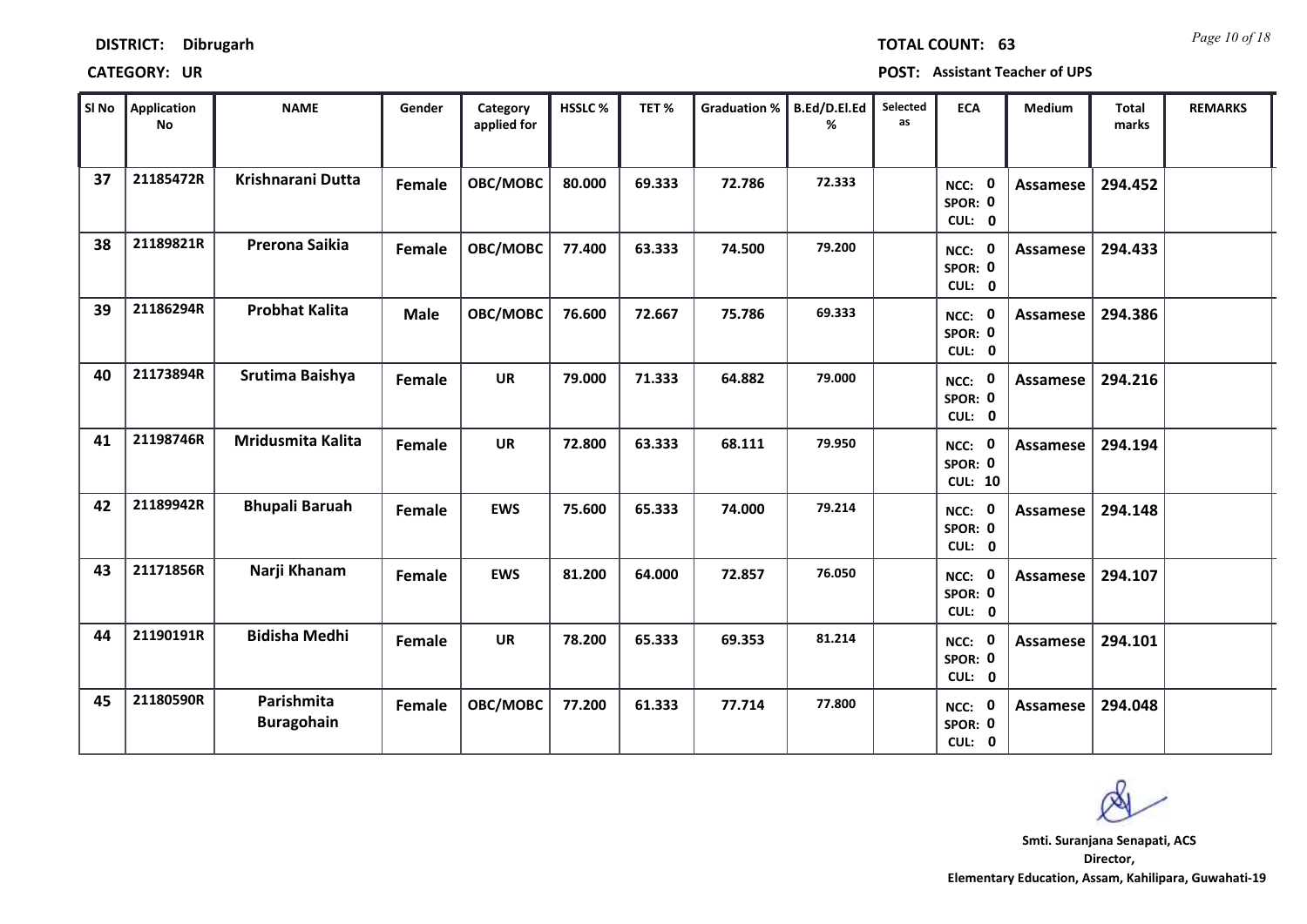| <b>DISTRICT:</b><br><b>Dibrugarh</b> |
|--------------------------------------|
|--------------------------------------|

| SI No | Application<br><b>No</b> | <b>NAME</b>               | Gender      | Category<br>applied for | <b>HSSLC%</b> | TET%   | <b>Graduation %</b> | B.Ed/D.El.Ed<br>% | Selected<br>as | <b>ECA</b>                                 | <b>Medium</b>   | <b>Total</b><br>marks | <b>REMARKS</b> |
|-------|--------------------------|---------------------------|-------------|-------------------------|---------------|--------|---------------------|-------------------|----------------|--------------------------------------------|-----------------|-----------------------|----------------|
| 46    | 21176362R                | Archana Mahanta           | Female      | <b>EWS</b>              | 74.600        | 62.667 | 75.235              | 81.400            |                | NCC: 0<br>SPOR: 0<br>CUL: 0                | <b>Assamese</b> | 293.902               |                |
| 47    | 21203990R                | Kumarendra Baishya        | <b>Male</b> | <b>UR</b>               | 80.800        | 63.333 | 74.706              | 75.000            |                | NCC: 0<br>SPOR: 0<br>CUL: 0                | Assamese        | 293.839               |                |
| 48    | 21173888R                | Jahnabi Dutta             | Female      | <b>EWS</b>              | 71.000        | 67.333 | 74.357              | 81.100            |                | NCC: 0<br>SPOR: 0<br>CUL: 0                | Assamese        | 293.790               |                |
| 49    | 21115680                 | Plabita Bordoloi          | Female      | <b>UR</b>               | 82.200        | 70.000 | 69.786              | 71.778            |                | NCC: 0<br>SPOR: 0<br>CUL: 0                | Assamese        | 293.763               |                |
| 50    | 21175486R                | Nilakshi Sarma            | Female      | <b>EWS</b>              | 69.200        | 72.667 | 68.529              | 78.143            |                | <b>NCC: 5</b><br>SPOR: 0<br>CUL: 0         | Assamese        | 293.539               |                |
| 51    | 21201695R                | Parishmita Dutta          | Female      | <b>UR</b>               | 71.000        | 64.667 | 77.571              | 80.286            |                | NCC: 0<br>SPOR: 0<br>CUL: 0                | <b>Assamese</b> | 293.524               |                |
| 52    | 21109772                 | <b>Banti Handique</b>     | Female      | OBC/MOBC                | 75.600        | 60.667 | 76.929              | 80.300            |                | NCC: 0<br>SPOR: 0<br>CUL: 0                | Assamese        | 293.495               |                |
| 53    | 21194016R                | <b>Partha Pratim Bora</b> | <b>Male</b> | <b>EWS</b>              | 66.200        | 75.333 | 73.118              | 78.786            |                | NCC: 0<br>SPOR: 0<br>CUL: 0                | Assamese        | 293.437               |                |
| 54    | 21165565R                | <b>Dikha Dutta</b>        | Female      | UR                      | 93.000        | 60.000 | 60.412              | 70.000            |                | <b>NCC: 0</b><br><b>SPOR: 10</b><br>CUL: 0 | <b>Assamese</b> | 293.412               |                |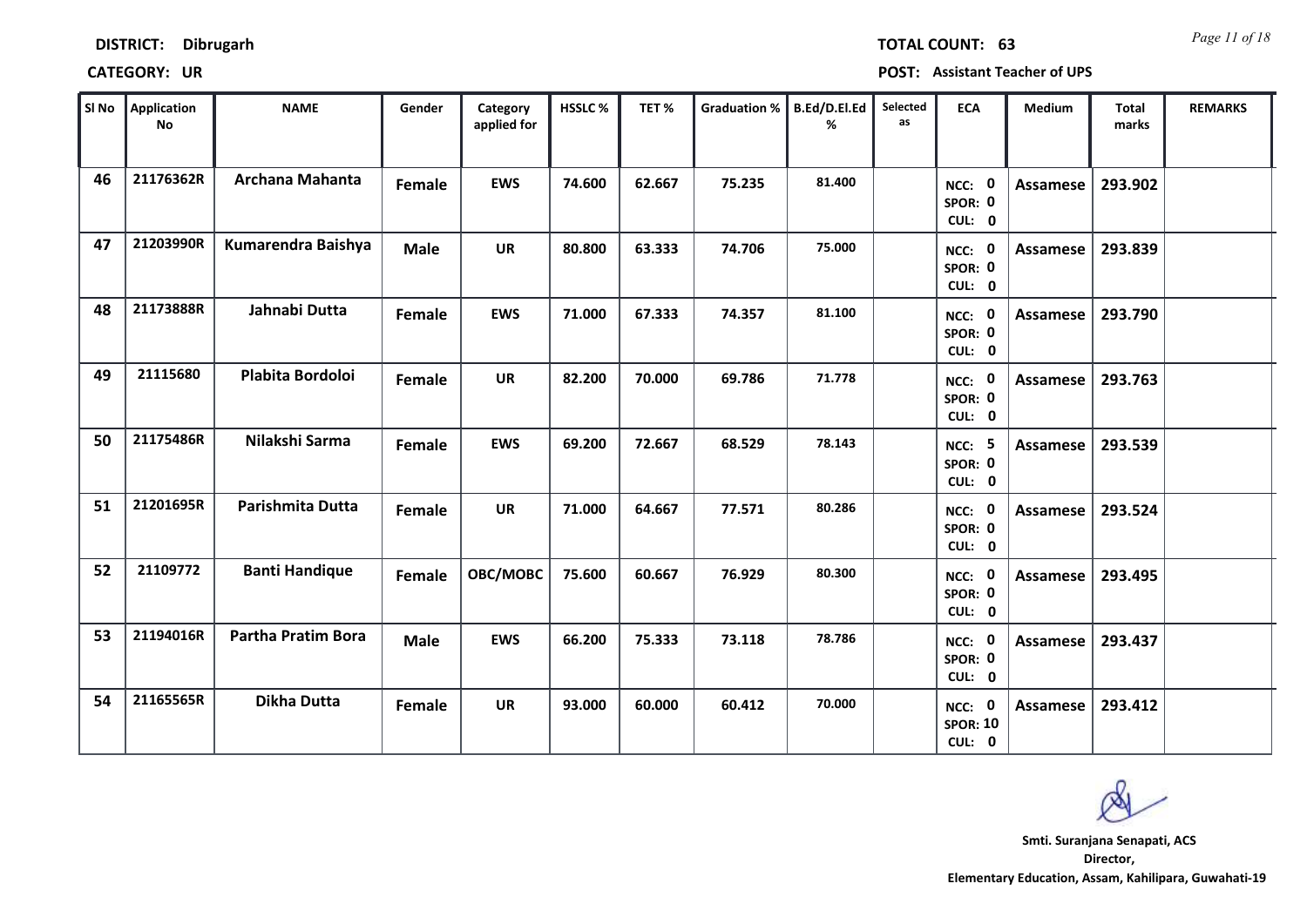| SI No | <b>Application</b><br><b>No</b> | <b>NAME</b>           | Gender        | Category<br>applied for | <b>HSSLC%</b> | TET%   | <b>Graduation %</b> | B.Ed/D.El.Ed<br>% | Selected<br>as | <b>ECA</b>                         | Medium          | <b>Total</b><br>marks | <b>REMARKS</b> |
|-------|---------------------------------|-----------------------|---------------|-------------------------|---------------|--------|---------------------|-------------------|----------------|------------------------------------|-----------------|-----------------------|----------------|
| 55    | 21182119R                       | <b>Ashim Kalita</b>   | <b>Male</b>   | <b>UR</b>               | 80.000        | 70.667 | 63.235              | 79.429            |                | NCC: 0<br>SPOR: 0<br>CUL: 0        | Assamese        | 293.331               |                |
| 56    | 21187072R                       | <b>Pallabi Chetry</b> | Female        | OBC/MOBC                | 72.800        | 71.333 | 77.100              | 72.000            |                | NCC: 0<br>SPOR: 0<br>CUL: 0        | Assamese        | 293.233               |                |
| 57    | 21110480                        | Abhijit Gogoi         | <b>Male</b>   | OBC/MOBC                | 77.800        | 65.333 | 70.429              | 79.650            |                | NCC: 0<br>SPOR: 0<br>CUL: 0        | <b>Assamese</b> | 293.212               |                |
| 58    | 21168190R                       | Jharna Debnath        | Female        | OBC/MOBC                | 64.800        | 68.000 | 75.786              | 84.600            |                | NCC: 0<br>SPOR: 0<br>CUL: 0        | Assamese        | 293.186               |                |
| 59    | 21181662R                       | Chitrajyoti Kalita    | <b>Male</b>   | OBC/MOBC                | 65.600        | 77.333 | 75.929              | 74.222            |                | NCC: 0<br>SPOR: 0<br>CUL: 0        | Assamese        | 293.084               |                |
| 60    | 21173698R                       | <b>Atabur Rahman</b>  | <b>Male</b>   | <b>UR</b>               | 78.600        | 64.000 | 73.235              | 77.214            |                | NCC: 0<br>SPOR: 0<br>CUL: 0        | <b>Assamese</b> | 293.050               |                |
| 61    | 21179122R                       | <b>Bhumika Devi</b>   | <b>Female</b> | <b>EWS</b>              | 78.600        | 65.333 | 68.529              | 80.550            |                | NCC: 0<br>SPOR: 0<br>CUL: 0        | Assamese        | 293.013               |                |
| 62    | 21193535R                       | <b>Nafisa Tasnim</b>  | Female        | <b>UR</b>               | 73.200        | 77.333 | 70.176              | 72.250            |                | <b>NCC: 0</b><br>SPOR: 0<br>CUL: 0 | Assamese        | 292.960               |                |
| 63    | 21175226R                       | Pallabi Mohan         | Female        | OBC/MOBC                | 75.800        | 62.667 | 75.643              | 78.850            |                | NCC: 0<br>SPOR: 0<br>CUL: 0        | <b>Assamese</b> | 292.960               |                |

**DISTRICT: Dibrugarh**

*Page 12 of 18* **TOTAL COUNT: 63**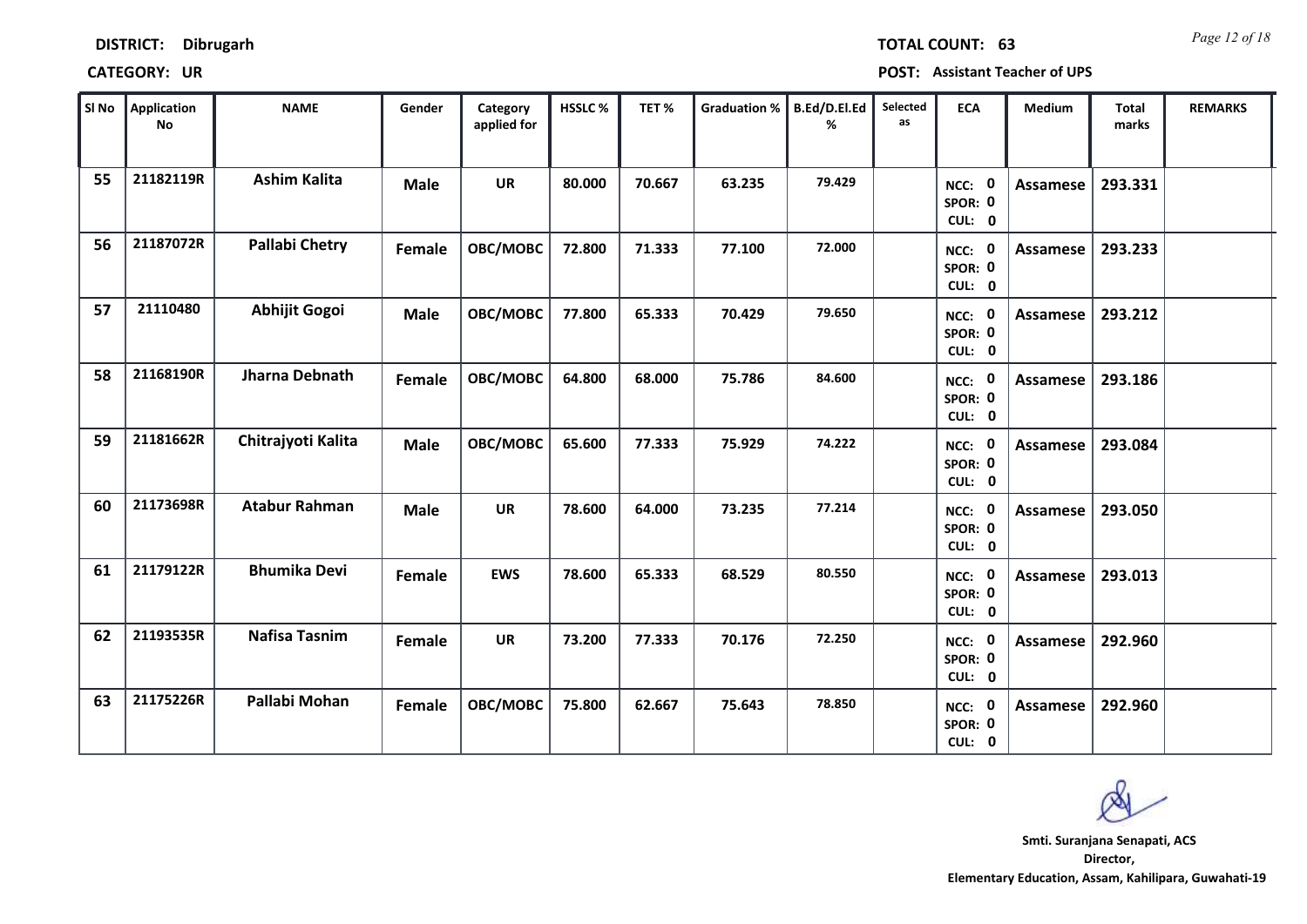*Page 13 of 18* **TOTAL COUNT: 2**

**DISTRICT: Dibrugarh**

**CATEGORY: EWS POST: Science Teacher of UPS**

| ∥ SI No | Application<br>No | <b>NAME</b>             | Gender      | Category<br>applied for | HSSLC % | TET %  | Graduation %   B.Ed/D.El.Ed | %      | Selected<br>as              | <b>ECA</b>                                | Medium     | <b>Total</b><br>marks | <b>REMARKS</b> |
|---------|-------------------|-------------------------|-------------|-------------------------|---------|--------|-----------------------------|--------|-----------------------------|-------------------------------------------|------------|-----------------------|----------------|
|         | 21204820R         | <b>Md Sofiur Rahman</b> | <b>Male</b> | <b>EWS</b>              | 77.000  | 62.667 | 69.588                      | 75.714 |                             | $\mathbf{0}$<br>NCC:<br>SPOR: 0<br>CUL: 0 | . Assamese | 284.969               |                |
|         | 21191209R         | Aleya Begum             | Female      | <b>EWS</b>              | 68.400  | 61.333 | 64.941                      | 89.600 | Women<br><b>Reservation</b> | NCC: 0<br>SPOR: 0<br>CUL: 0               | Assamese   | 284.275               |                |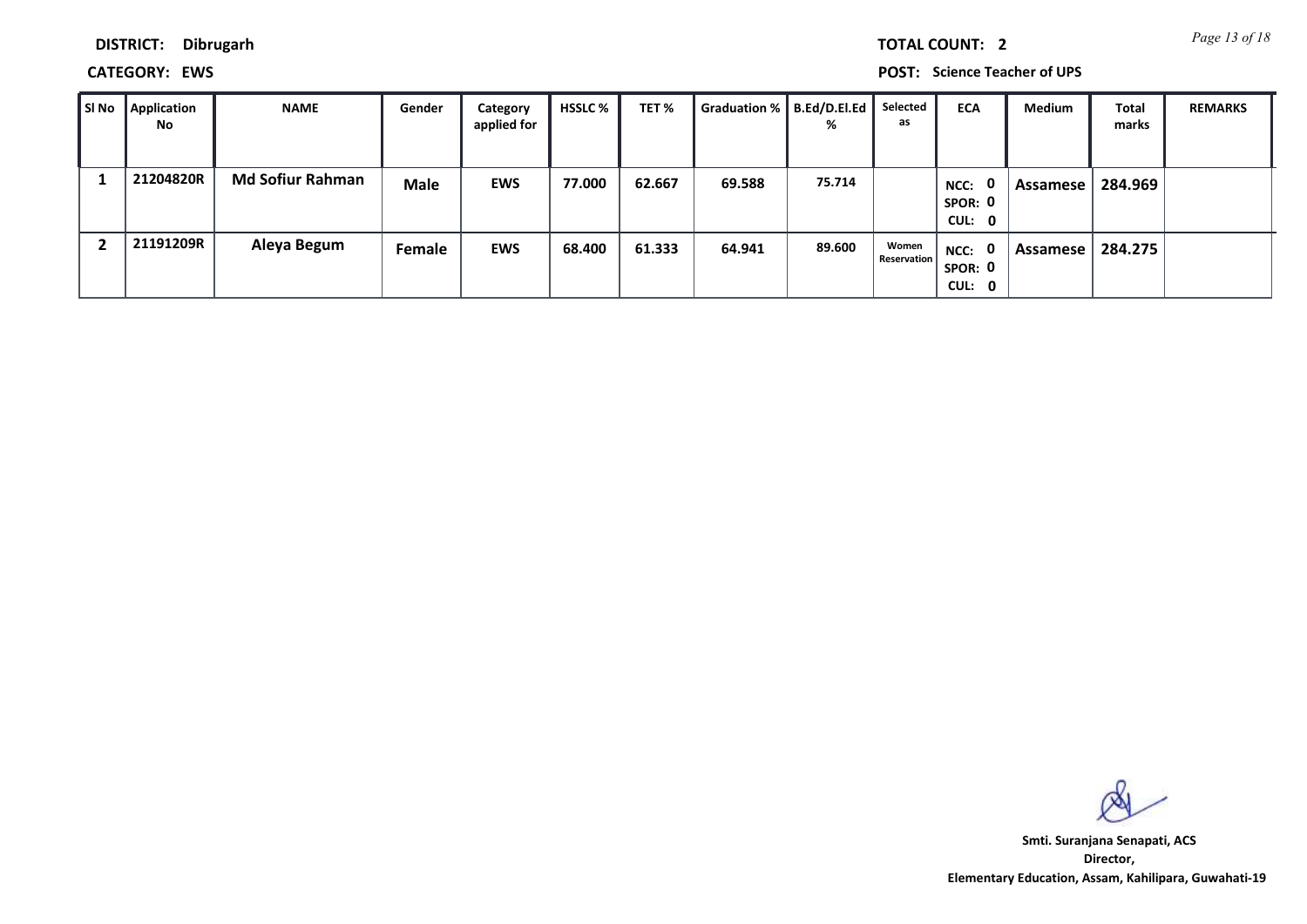*Page 14 of 18* **TOTAL COUNT: 3**

### **DISTRICT: Dibrugarh**

**CATEGORY: PwD POST: Science Teacher of UPS**

| l SI No | Application<br>No | NAME                 | Gender      | Category<br>applied for  | <b>HSSLC</b> % | TET%   | Graduation %   B.Ed/D.El.Ed | %      | Selected<br>as | <b>ECA</b>                     | <b>Medium</b> | <b>Total</b><br>marks | <b>REMARKS</b>         |
|---------|-------------------|----------------------|-------------|--------------------------|----------------|--------|-----------------------------|--------|----------------|--------------------------------|---------------|-----------------------|------------------------|
|         | 21182985R         | Jitu Konwar          | <b>Male</b> | OBC/MOBC<br><b>PwD</b>   | 53.400         | 65.333 | 54.200                      | 70.286 |                | 0<br>NCC:<br>SPOR: 0<br>CUL: 0 | Assamese      | 243.219               | <b>PwD</b><br>Withheld |
| -2      | 21198010R         | <b>Minarul Islam</b> | <b>Male</b> | <b>EWS</b><br><b>PwD</b> | 55.200         | 58.667 | 51.000                      | 76.786 |                | 0<br>NCC:<br>SPOR: 0<br>CUL: 0 | Assamese      | 241.652               | <b>PwD</b><br>Withheld |
| 3       | 21168837R         | <b>Ruhul Amin</b>    | <b>Male</b> | <b>EWS</b><br><b>PwD</b> | 56.600         | 60.000 | 47.571                      | 76.357 |                | 0<br>NCC:<br>SPOR: 0<br>CUL: 0 | Assamese      | 240.529               | <b>PwD</b><br>Withheld |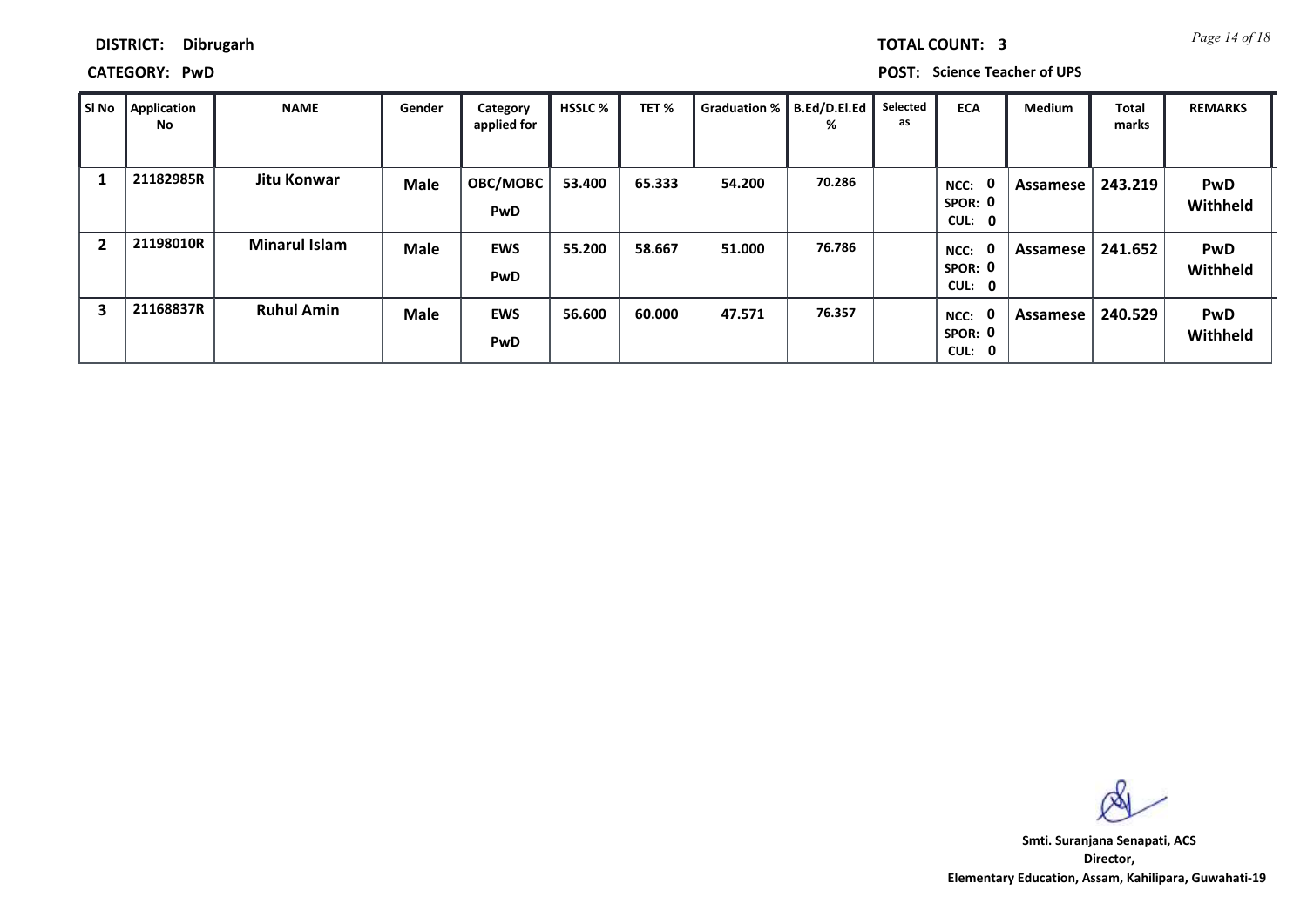## **CATEGORY: SC POST: Science Teacher of UPS**

| Sl No          | <b>Application</b><br>No | <b>NAME</b>        | Gender      | Category<br>applied for | <b>HSSLC%</b> | TET %  | <b>Graduation %</b> | B.Ed/D.El.Ed<br>℅ | Selected<br>as       | <b>ECA</b>                               | Medium   | Total<br>marks | <b>REMARKS</b> |
|----------------|--------------------------|--------------------|-------------|-------------------------|---------------|--------|---------------------|-------------------|----------------------|------------------------------------------|----------|----------------|----------------|
| 1              | 21197892R                | Nabajyoti Das      | <b>Male</b> | <b>SC</b>               | 70.600        | 68.000 | 73.176              | 69.857            |                      | 0<br>NCC:<br>SPOR: 0<br>CUL: 0           | Assamese | 281.634        |                |
| $\overline{2}$ | 21166627R                | Anurag Kashyap Kar | <b>Male</b> | <b>SC</b>               | 74.400        | 58.000 | 74.765              | 73.200            |                      | 0<br>NCC:<br>SPOR: 0<br>CUL: 0           | Assamese | 280.365        |                |
| 3              | 21204688R                | Chayanika Baishya  | Female      | <b>SC</b>               | 74.400        | 62.000 | 68.647              | 71.786            | Women<br>Reservation | $\mathbf 0$<br>NCC:<br>SPOR: 0<br>CUL: 0 | Assamese | 276.833        |                |
| 4              | 21195939R                | Priyanka Pathak    | Female      | <b>SC</b>               | 63.000        | 65.333 | 67.882              | 80.571            |                      | $\mathbf 0$<br>NCC:<br>SPOR: 0<br>CUL: 0 | Assamese | 276.787        |                |

**Director, Elementary Education, Assam, Kahilipara, Guwahati-19 Smti. Suranjana Senapati, ACS**

*Page 15 of 18* **TOTAL COUNT: 4**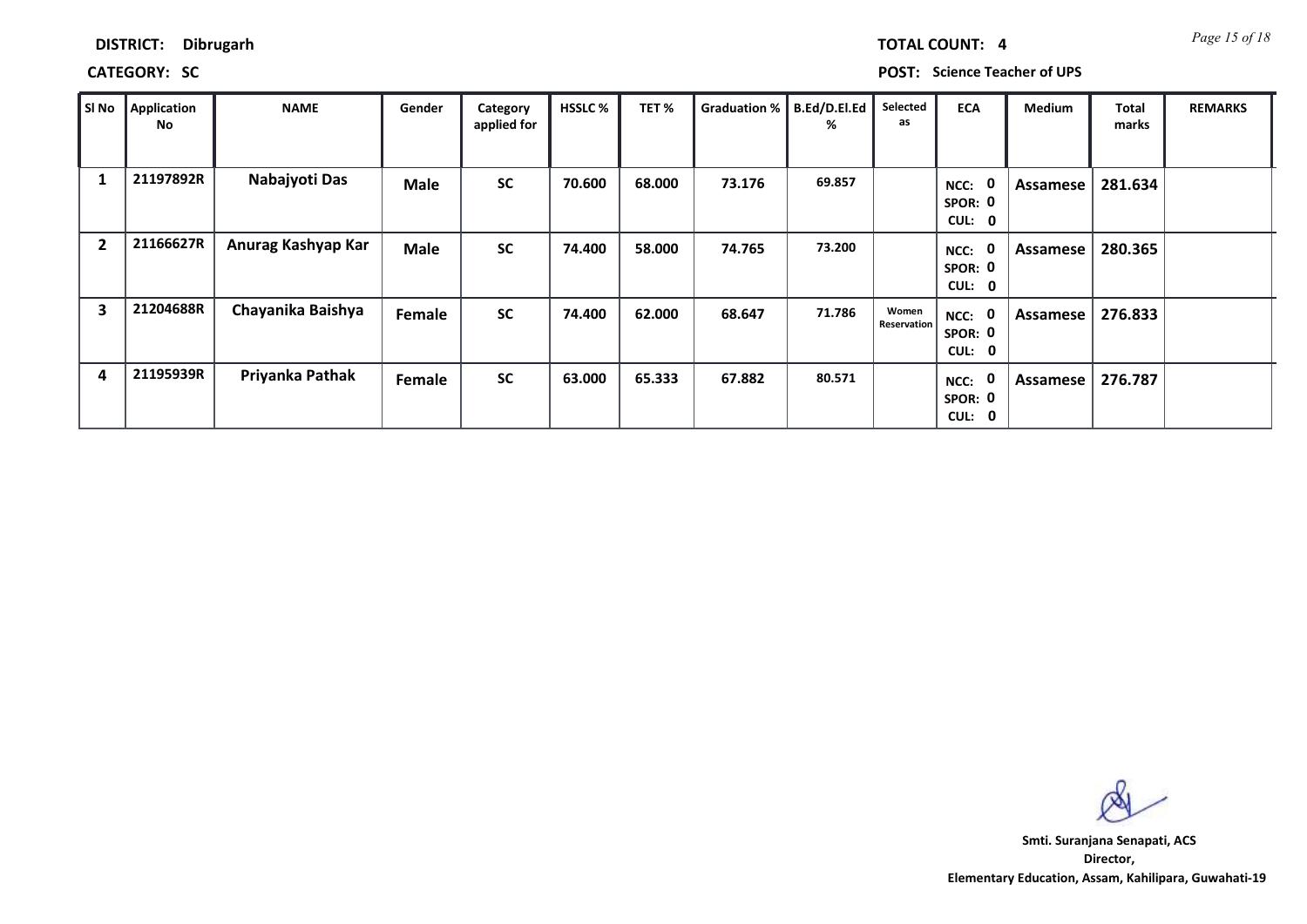*Page 16 of 18* **TOTAL COUNT: 1**

**DISTRICT: Dibrugarh**

**CATEGORY: STP POST: Science Teacher of UPS**

| SI No Application<br>No | <b>NAME</b>   | Gender | Category<br>applied for | HSSLC % | TET %  | Graduation %   B.Ed/D.El.Ed | ℅      | Selected<br>as | <b>ECA</b>                | Medium   | Total<br>marks | <b>REMARKS</b> |
|-------------------------|---------------|--------|-------------------------|---------|--------|-----------------------------|--------|----------------|---------------------------|----------|----------------|----------------|
| 21203132R               | Jesmin Patiri | Female | <b>STP</b>              | 62.600  | 64.667 | 66.000                      | 78.500 |                | NCC:<br>SPOR: 0<br>CUL: 0 | Assamese | 276.767        |                |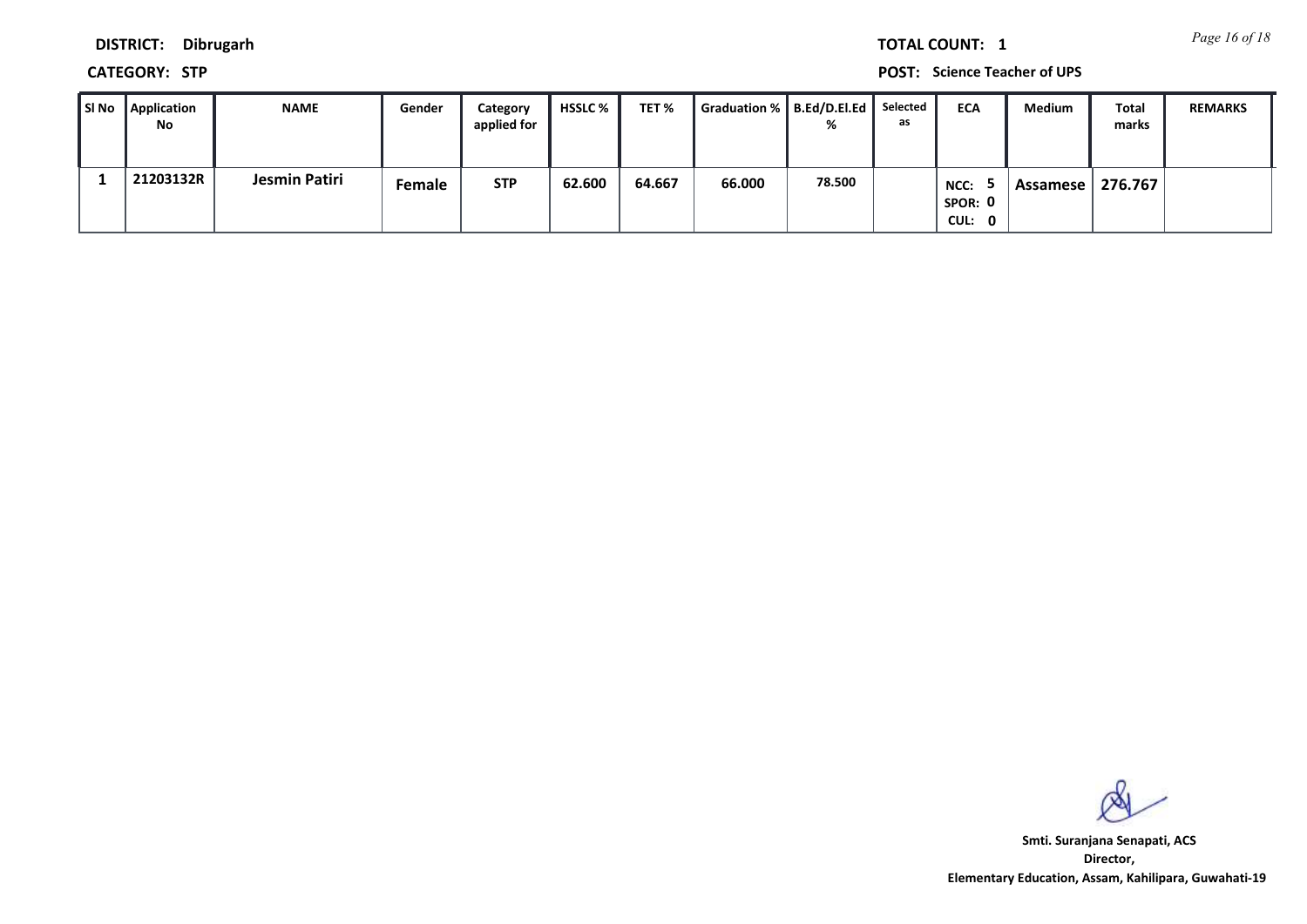| SI No                   | Application<br><b>No</b> | <b>NAME</b>                    | Gender      | Category<br>applied for | HSSLC% | TET%   | Graduation % | B.Ed/D.El.Ed<br>℅ | Selected<br>as       | <b>ECA</b>                         | Medium          | <b>Total</b><br>marks | <b>REMARKS</b> |  |
|-------------------------|--------------------------|--------------------------------|-------------|-------------------------|--------|--------|--------------|-------------------|----------------------|------------------------------------|-----------------|-----------------------|----------------|--|
| $\mathbf{1}$            | 21171471R                | <b>Tonmoy Khanikar</b>         | <b>Male</b> | OBC/MOBC                | 85.000 | 75.333 | 73.059       | 76.286            |                      | NCC: 0<br>SPOR: 0<br>CUL: 0        | Assamese        | 309.678               |                |  |
| $\overline{2}$          | 21182495R                | <b>Nasrin Miras</b>            | Female      | <b>UR</b>               | 78.800 | 73.333 | 76.882       | 75.643            | Women<br>Reservation | NCC: 0<br>SPOR: 0<br>CUL: 0        | Assamese        | 304.659               |                |  |
| $\overline{\mathbf{3}}$ | 21200007R                | Trishanku Kashyap              | <b>Male</b> | <b>UR</b>               | 86.600 | 76.667 | 73.429       | 63.444            |                      | NCC: 0<br>SPOR: 0<br>CUL: 0        | <b>Assamese</b> | 300.140               |                |  |
| 4                       | 21205240R                | Lani Saikia                    | Female      | OBC/MOBC                | 83.000 | 76.000 | 69.786       | 69.111            | Women<br>Reservation | NCC: 0<br>SPOR: 0<br>CUL: 0        | Assamese        | 297.897               |                |  |
| 5                       | 21210988R                | Rajib Kalita                   | <b>Male</b> | <b>UR</b>               | 75.800 | 76.667 | 73.765       | 70.214            |                      | NCC: 0<br>SPOR: 0<br>CUL: 0        | Assamese        | 296.446               |                |  |
| 6                       | 21165519R                | Rashmi<br><b>Bhattacharjee</b> | Female      | <b>UR</b>               | 78.200 | 72.667 | 75.000       | 68.556            | Women<br>Reservation | NCC: 0<br>SPOR: 0<br>CUL: 0        | Assamese        | 294.422               |                |  |
| $\overline{7}$          | 21206273R                | <b>Bindiya Singh</b>           | Female      | OBC/MOBC                | 84.000 | 68.000 | 70.571       | 71.667            | Women<br>Reservation | NCC: 0<br>SPOR: 0<br>CUL: 0        | Assamese        | 294.238               |                |  |
| 8                       | 21208900R                | Seemona Rajkhowa               | Female      | <b>UR</b>               | 75.200 | 66.000 | 75.929       | 75.300            | Women<br>Reservation | <b>NCC: 0</b><br>SPOR: 0<br>CUL: 0 | <b>Assamese</b> | 292.429               |                |  |
| 9                       | 21166687R                | Karishma Rana                  | Female      | OBC/MOBC                | 82.400 | 72.667 | 74.900       | 61.667            |                      | <b>NCC: 0</b><br>SPOR: 0<br>CUL: 0 | Assamese        | 291.633               |                |  |

**DISTRICT: Dibrugarh**

### **CATEGORY: UR POST: Science Teacher of UPS**